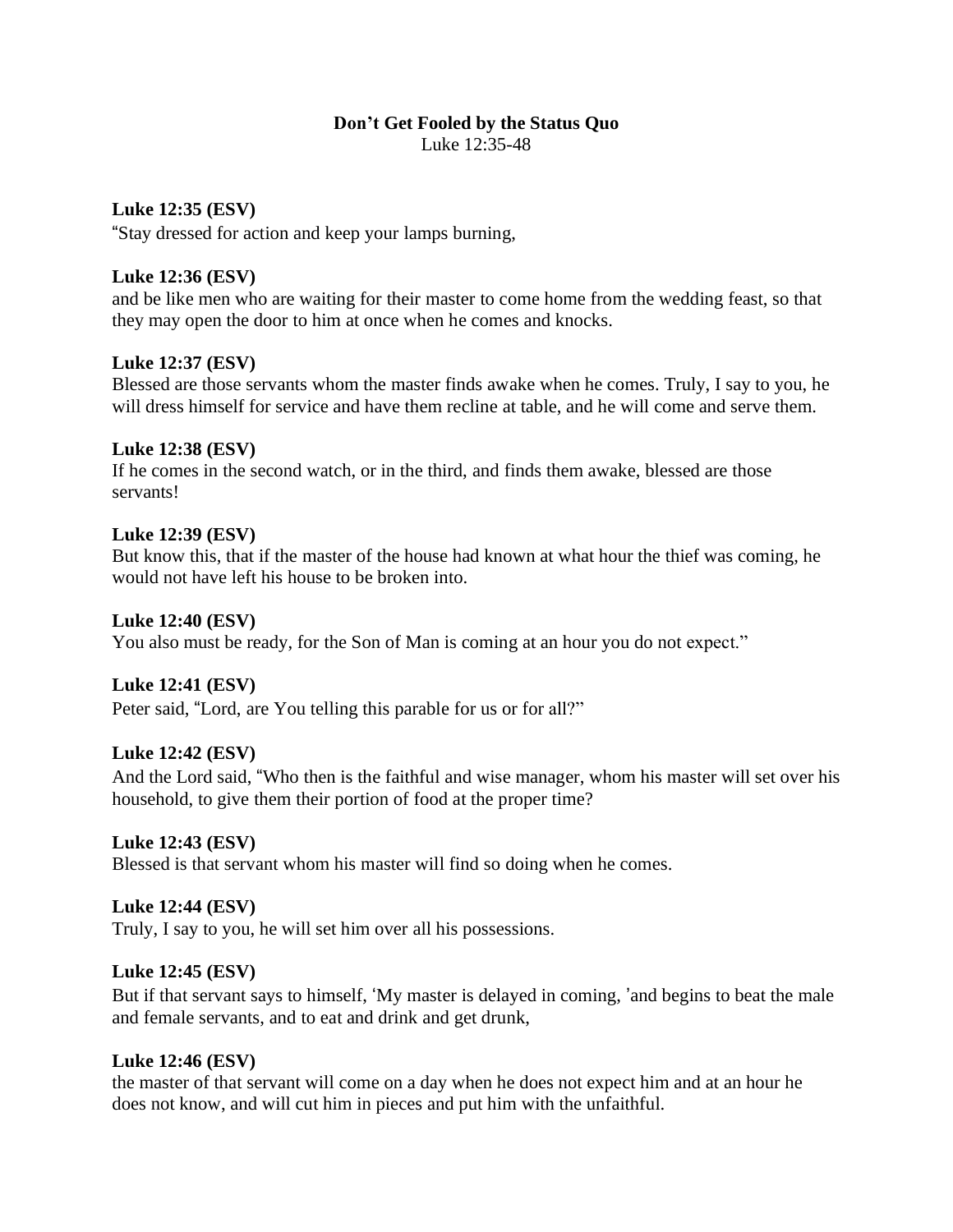## **Luke 12:47 (ESV)**

And that servant who knew his master's will but did not get ready or act according to his will, will receive a severe beating.

## **Luke 12:48 (ESV)**

But the one who did not know, and did what deserved a beating, will receive a light beating. Everyone to whom much was given, of him much will be required, and from him to whom they entrusted much, they will demand the more.

## **Because Jesus is returning …**

#### **Let's live with anticipation!**

## **Luke 12:35 (ESV)**

"Stay dressed for action and keep your lamps burning,

## **Luke 12:36 (ESV)**

and be like men who are waiting for their master to come home from the wedding feast, so that they may open the door to him at once when he comes and knocks.

## **1 Peter 1:13 (ESV)**

Therefore, preparing your minds for action, and being sober-minded, set your hope fully on the grace that will be brought to you at the revelation of Jesus Christ.

#### **Let's live with alertness!**

# **Luke 12:37 (ESV)**

Blessed are those servants whom the master finds awake when he comes. Truly, I say to you, he will dress himself for service and have them recline at table, and he will come and serve them.

#### **Luke 12:38 (ESV)**

If he comes in the second watch, or in the third, and finds them awake, blessed are those servants!

#### **Luke 12:39 (ESV)**

But know this, that if the master of the house had known at what hour the thief was coming, he would not have left his house to be broken into.

#### **Luke 12:40 (ESV)**

You also must be ready, for the Son of Man is coming at an hour you do not expect."

# **2 Peter 3:3-4 (ESV)**

Knowing this first of all, that scoffers will come in the last days with scoffing, following their own sinful desires. They will say, "Where is the promise of His coming? For ever since the fathers fell asleep, all things are continuing as they were from the beginning of creation."